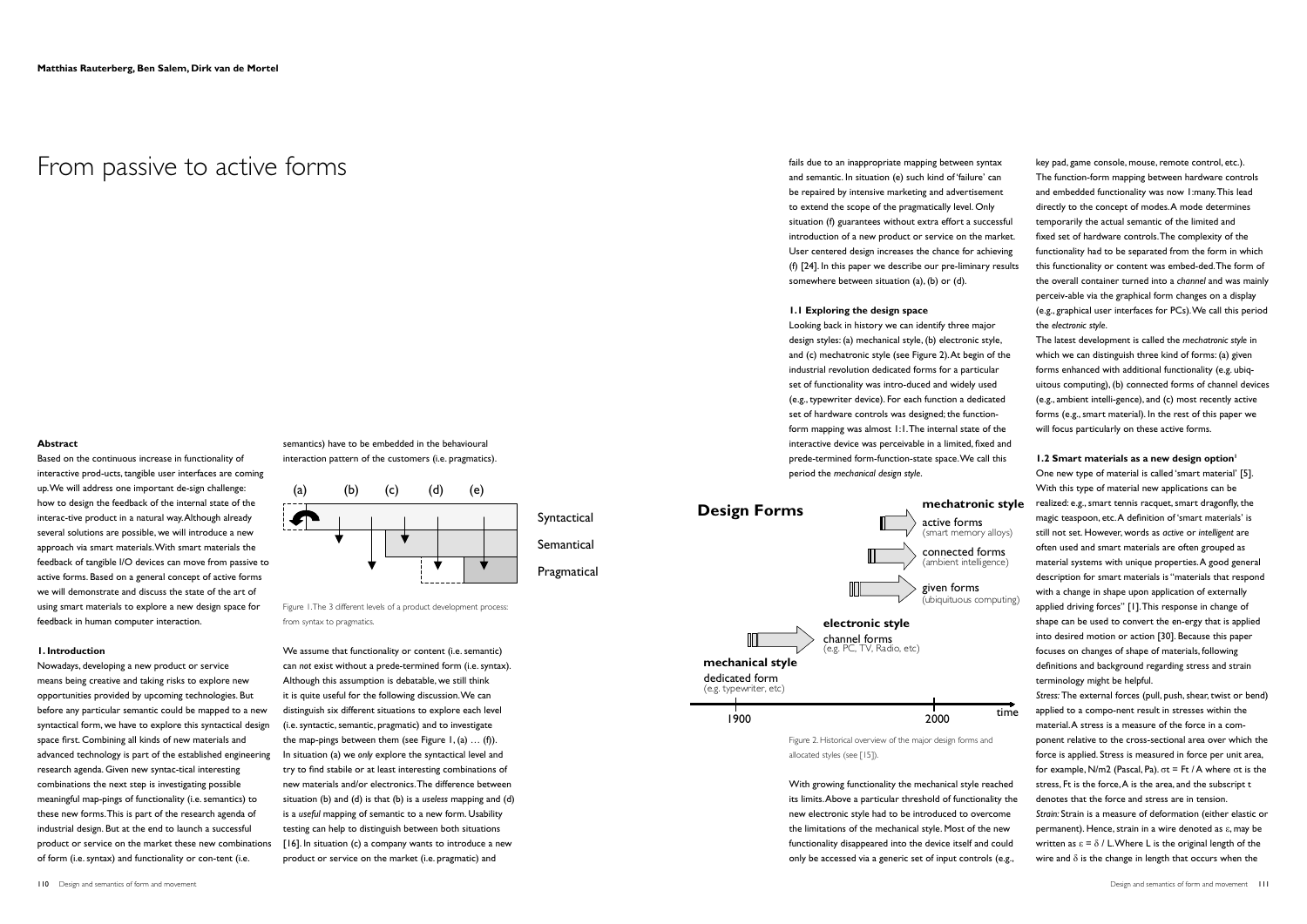power, solid-state actuators for aerospace and battery powered devices [21]. Com-mercial available as a thin bag filled with rows of piezoelectric material to make it flexible. They only have to be connected and can be used instantly, used as transducer or sensing device [10]. *Technical facts:* Density: 7800 kg/m3 Commercially available as small strips in va-riety of width (few inches), height, and thickness (µm-mm). More technical properties can be found in reference [21].

## **1.2.3 Ion-exchange Polymer Metal Composites (IPMC)**

*Description:* Small strips of IPMC used as bio-mimetic (= mimicking biological system) sensors and actuators. These strips react very closely to the applied low volt-age, which results in bending that makes the material remarkably accurate and repeat-able [30]. They can be placed in the electrostriction group because of the electro-chemical nature of the actuation of this material. Used as a sensor, large displacement can be measured when sensing the output voltage occurs when mechanical bending the sample [31]. Because the principle of IPMC strips relies on movement of ionic charges to achieve displacement, solvency must exist, but they can operate in dry air when kept moisten.

*Application:* Used in robotics as grippers, tactile sensors, propulsion, and locomo-tion. In other fields e.g. stirrers, pick-and-place manipulators, diverters, pumps, rotary actuators, and relay switches. Commercial available as MuscleSheets, even though it completely exists of soft electro-active plastic [31].

*Technical facts:* IPMC materials are light and their response time is high, they have unique characteristics including low density, high toughness, large strain and inherent vibration damping. IPMC can work under low-temperature, wet and hazardous envi-ronments. MuscleSheets are low voltage powered, have a high response time and are capable to move 10 to 50 times their own (light-) weight. They can be used as sensors because they give a voltage as output when bend mechanically. The essence of the underlying iono-elastic response of such materials is due to Colombic electro-dynamic charge interaction amongst a dispersed phase of metallic particles that are charged either positively or negatively, mobile phase of cat ion such a hydrogen ions H+ (protons) or Li+, Hydroxyl anions OH-, and a fixed anionic phase such as an assembly of sulfonates SO3- elastically attached to the backbone of the polymer net-work macromolecules. The mathematical

model is analogous to classical Euler-Bernoulli's beam theory modified to accommodate a non-homogeneous distributed electrically induced moment due to the presence of a non-homogeneous electric field in an electric material [30].

## **1.2.4 Terfinol-D**

*Description:* This material is applied in a system to replace high frequency actuators and is placed in the field of magneto-strictive actuators. It supposes to be accurate in positioning of mechanical loads, accurate in force and speed and exceed solid-state actuator technology [12]. "A properly magnetically biased magneto-strictive actuator will operate at the frequency of the input current. A prestress system will optimize output and efficiency. The most important design consideration is careful engineering of the 'magnetic circuit'. The magnetic circuit consists of the solenoid coil to provide the oscillating field, permanent magnets for bias, and careful selection and shaping of the other parts through which the magnetic field passes. A good magnetic circuit ensures the highest magnetic flux density in the Terfenol-D, and very uniform mag-netic flux in all phases of the actuator operating cycle" [12]. *Application:* In machinery used as tool positioning and control and as combustion engines fuel injectors; for hydraulics the replacement for pumps and valves and in aerospace for precise positioning [12]. *Technical facts:* Because they can be customized, all the equipment actuators have specific properties. Check

the website for the latest details [12].

**2 What are Active Forms?**

It appeared to be quite difficult to define all relevant dimensions for a complete and coherent framework for *all* possible active forms [29]. To begin with we will therefore discuss some relevant aspects and characteristics. First, we constrain the scope to objects with a physical form on a macro scale. Second, these objects should have an inherent dynamical complexity which enfold in the behaviors of these particular ob-jects. The functionality embedded in these objects determines their internal and be-havioral complexity. Third, we are focusing on objects on a macro scale which can be used in an interaction with a human user. These interactive objects should be able to express their actual internal state via perceivable form changes on the surface. Before we discuss these kinds of objects we will introduce already existing examples, although not satisfying all above mentioned requirements.

wire is pulled by weight F.

In terms of stress and strain, Hooke's Law may be written as  $\sigma$  = E $\varepsilon$  where E is a constant of proportionality referred to as Young's modulus or the elastic modulus. The Young's modulus is constant of proportionality referred to as Young's modulus or the elastic modulus. Young's modulus is analogous to a spring constant that it is a measure of the relative elastic stiffness of a material [14]. The Young's modulus is the degree of elasticity and is the range for which ratio of stress to strain over the range for which this ratio is constant, i.e. up to the yield point. It is a measure of force that is required to deform the film by a given amount and is therefore a measure of the in-trinsic stiffness of a film [2].

*Yield strength:* Design stresses must be lower then the yield strength to ensure that a part does not fail by plastic deformation. Shear strength may be estimated from the yield strength.

*Shear strength:* Strength of a material is stress at which a shear-loaded member will fail [14].

## **1.2.1 Shape Memory Alloys (SMA)**

*Description:* Upon motion application on e.g. Nitinol wire in a system, using a force (stress, with a bias) to get Nitinol after the detwinning phase and in plastic deforma-tion and thus elongated (strained). When a small current is applied through the wire, the temperature of the wire is increased due to electronic resistance. As the tempera-ture reaches austenite phase temperature, the wire contracts at a limiting upper tem-perature to the form stress-induced, which is powerful enough to lift up 4 to 5 times it's own weight. The reaction speed depends on the diameter of the wire and usually takes a fraction of a second. Higher temperatures will cause non-elastic formation and irreversibly destroys the wire. When the current is switched off, the wire cools down and depending on the wires' diameter the heat lost by convection. This will cause the wire to expand within seconds, hence straining the wire with a bias force. Within conditioned parameters the wire can contract and expand 4 to 5% for over a million times [32].

*Application:* SMAs can be used as semi-finished material in bars, rods, wires and strips. Several successful products have been marketed, such as scald protection in shower valves, air conditioner air flow control mechanism, and actuators to improve automatic transmission shifting and reducing pollution emissions in automobiles, and in medical devices.

*Technical facts:* Because Nitinol has being developed and used since the early 1970's, it is commercially available and it has proven to be the best SMA. Flexinol has been used to produce MuscleWires which has the following physical properties [32]. Density: 6.45 g/cm3. Melting temperature: 1300°C. Minimum bend radius: 50x it's diameter. Maximum recovery force: about 600MPa (= 106 N/m2). Recommended recovery force: 1/3 maximum recovery force (200MPa). Recommended bias force: 1/10 – 1/20 maximum recovery force (30-60MPa). Maximum recovery ratio: 8%, up to a few cycles. Recommended recovery/deformation ratio:  $3 - 5%$ , for maximum wire life. Breaking strength: 10x maximum recovery force, expect deformation of 15-30% before breakage. Young's *Modules:* Enduring strain varies greatly. Low temp around 28 Gigapascal (comparable to lead), High temp: 75 GPa (comparable to alu-minum). Poisson's Ratio: How much narrows when pulled at each end (shrinkage under stress) This ratio varies widely; for Nitinol about 0.33 (same as aluminum). Magnetic fields: Nitinol is virtually non magnetic. Activation start – finish tempera-ture: 68 – 78°C. Relaxation start – finish temperature: 52 – 42°C. Resistivity: austen-ite approx. 100 Ohm/cm, martensite 70 Ohm/cm [17].

### **1.2.2 Electro Active Ceramic (EAC)**

*Description:* Commercially most widely used piezoelectric ceramic is PZT, Lead-Zirconate-Titanate. Piezoelectric polymers (semi-crystalline polyvinylidene fluoride, PVDF) are usable under high temperature. Piezoelectric polymers and ceramics con-vert mechanical stress or strain into proportionate electrical energy. They also respond mechanically by expanding or contracting when a voltage is applied. Piezoelectric polymer and ceramic films also have pyroelectric properties, that is, they produce electric energy in response to heat. Piezoelectric polymers and ceramics are associ-ated with a low noise and inherent damping that makes them very effective receivers as well as broadband transmitters for high frequencies tasks [3]. There is however a big difference in properties between the piezoelectric polymers and the single crystals or ceramics such as high temperature [7]. *Application:* All 'watch beepers' are piezoceramic audio transducers, most battery operated smoke detector alarms, fish finders, some cigarette lighters, microphones, sonar headphones, many gas grill igniters. Micro actuators and manipulators for opti-cal, robotic, biomedical,

electronic, and process engineering; small, lightweight, low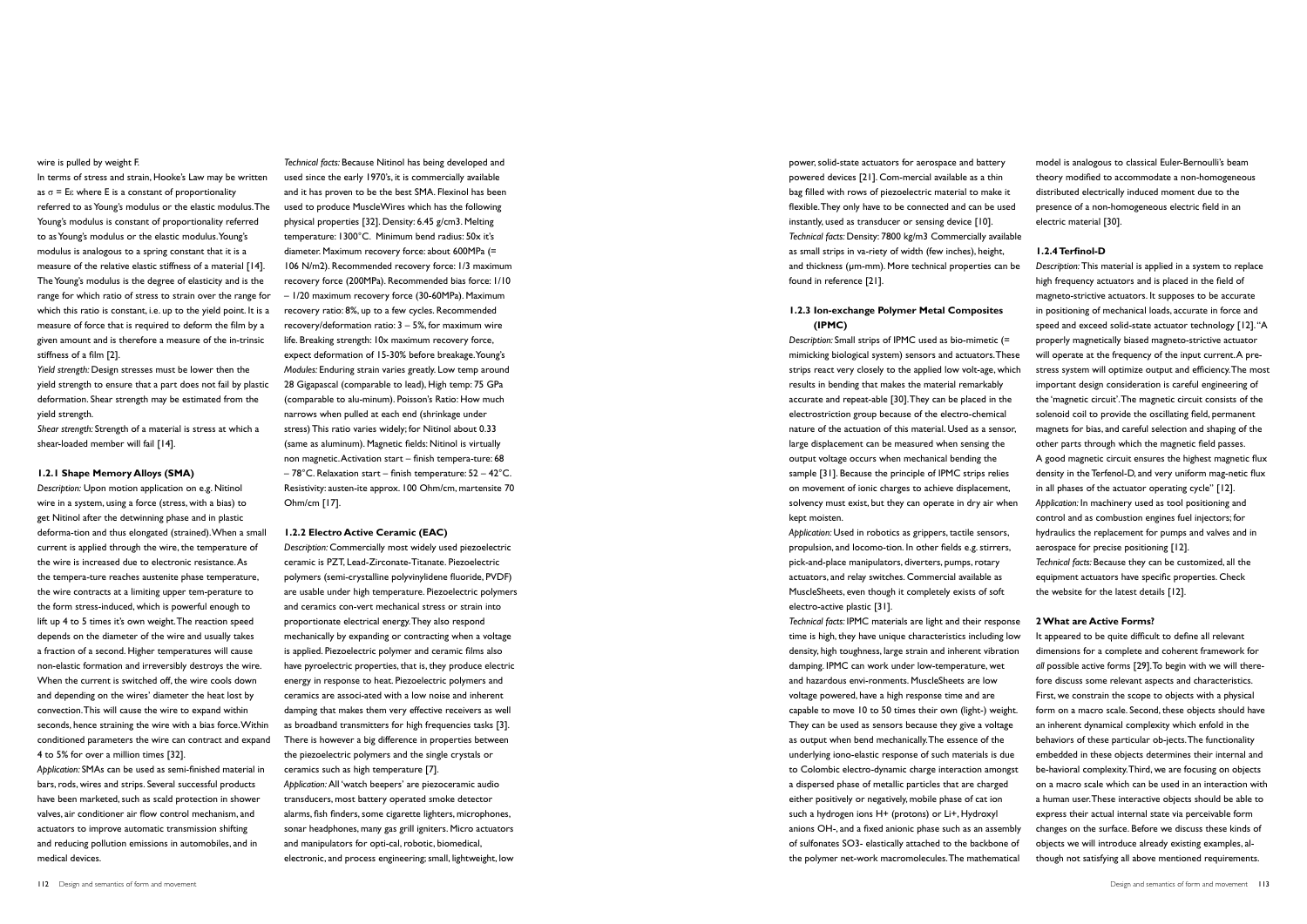

If we want to design a self changing surface of an interactive object we need material which can change their form by itself. This was our primary motivation to start ex-ploring the syntactical design space with smart material. So far we could identify the following three options.

*Micro-Electro-Mechanical Systems* (MEMS) are the integration of mechanical elements, sensors, actuators, and electronics on a common silicon substrate through the utilization of nano-fabrication technology. Although it is the system that is smart, this construction technique is very promising for the future [6]. For large batch production in comparison with Integrated Circuit's, MEMS are cheap.

*Ferromagnetic Shape Memory Alloys* (SMA): This material delivers high actuation and heavy-duty strain. The use for environmental interaction this material can be appropriate [4].

*Shape Memory Polymers* with SMA [8] based properties improved with particu-larly easy shaping, high shape stability, adjustable transition temperature, and, very large strain [22].





Figure 5. Input controls for access the multimedia content in an intelligent home environment. Left picture shows the unloaded state (adopted from [18]), right picture the loaded state.

We applied Nitinol as one SMA to the following design problem. Given a tangible, RFID tagged interaction prop [18] which is wireless connected to a multimedia database to get access to a particular subset of stored content (e.g., the picture set of the last holidays), how does the user know whether the prop is loaded or not [25]. Of course there is a quite simple and straight forward solution, attach a LED to the prop. If the LED is switched on then the prop is linked and loaded, otherwise not. But, how natural would it be if the shape of the prop would



carry this information: 'slim body' for being unloaded state, 'fat body' for being loaded (see Figure 5)!

## **4 Conclusion**

To build new tangible interaction devices, peripherals or autonomic robotics, smart materials could be used replacing classical motors operating on static forms. A great advantage is space reduction and material specific movement, which allows a system to respond naturally. Advantage of particular smart materials is their output response on mechanical deformation, which has the potential to create simple but advanced feedback signals without sophisticated electronics.

a human-like face. This kind of design challenge is the primary target for our concept of active forms. The face should change according the intended non-verbal expressions. All know solutions are using so far elastic artificial skin controlled by hidden and embedded mechanical actuators [19]. What, if the surface could change by itself?

*SMA:* For the relative ease of use of SMAs with their worldwide availability, this material is suitable for the use in robotic application thus for the use of user-system interaction, most probably as feedback channel, used as actuator replacing a motor [9]. Using strain to move or set motion into a system would be the basic mechanism. *IPMC:* MuscleSheets strips can be cut any size but the real advantage of this mate-rial is their bending capabilities of approximately 90 degrees. A disadvantage can be its difficulties to operate in aquatic or wet surroundings [13] [17].

Finally, we could open an entirely new syntactical design space, at least on the syn-tactical level for providing users with natural feedback [27] about the hidden internal state space of interactive products operated by complex functionality.

## **2.1 Active forms in nature**

Active forms are quite common in nature. One of the best know example is water which changes the form according to temperature (i.e. solid=ice, fluid=water, gase-ous=cloud, see Figure 3). These three major forms of water (the three aggregate states) express clearly the internal state space on the surface. The transitions between these three different forms are fully reversible. Living organisms (e.g. humans) changes normally their form related to their age. These form changes are almost irre-versible. A mix between reversible and irreversible form changes are used by plants (e.g. trees). Trees change their appearance within the season cycle (the reversible part), but also along the lifespan (the irreversible part).



Figure 3. Three examples taken from nature: (a) left above the three reversible aggregate states of water, (b) right above the irreversible growth of humans, and (c) line below the [ir]reversible changes of a tree through out the seasons. (Pictures are taken from different internet sources)

## **2.2 Artificial active forms**

One of the most popular artificial active forms is given as robots (e.g. humanoids). Of course there are many others objects as well that have similar characteristics (e.g. products for transportation, consumer products, etc) [11]. But among all these other options humanoid (and pet) robots have an exceptional position to be probably the most promising future input devices to provide access to intelligent environments [28] [34]. Human-robot interaction in daily life will be part of next generation interface concepts.

One of the major limitations of this kind of active forms is their fixed physical ap-pearance. Although the internal state space transformed to motions can be unlimited, still the elements on the surface are static, only their positions in the 3D space are changing. Ongoing research is addressing the design challenge of giving humanoid robots



Figure 4. Examples of robots: (a) Robovie [20], (b) Tai-Chi robot [33], (c) Sony SDR-4X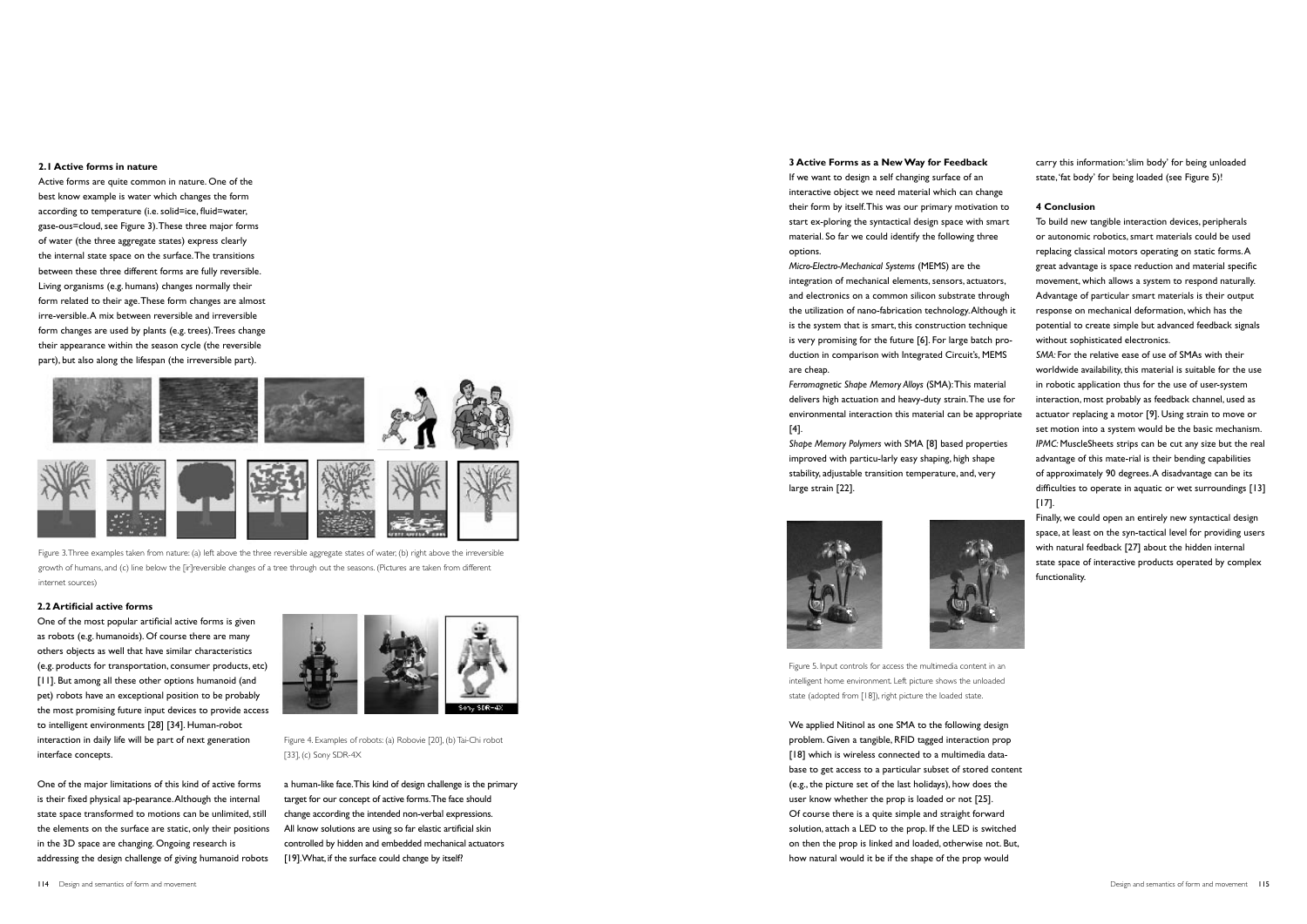## **References**

- 1 http://sedoparking.com/search/registrar.php?domain=smartmate rials.info&registrar=sedopark (ac-cessed 27/09/2005)
- 2 http://www.imagesco.com/articles/nitinol/03.html (accessed 12/09/2005)
- 3 http://www.piezo.com/bendedu.html (accessed 15/04/2005)
- 4 http://www.intellimat.com/materials/magnetic/Ferromagnetic\_ Shape\_Memory\_Two.html (accessed 15/04/2002)
- 5 http://www.smart-material.com/Smart-choice.php?from=Whatis (accessed 25/09/2005)
- 6 http://www.mems-exchange.org/MEMS/what-is.html (accessed 10/04/2002)
- 7 http://www.icase.edu/RQ/archive/v8n2/art1.html (accessed 22/04/2005)
- 8 http://www.sma-inc.com/SMAPaper.html (accessed 22/04/2005)
- 9 http://ndeaa.jpl.nasa.gov/nasa-nde/lommas/eap/actuators-comp. pdf (accessed 23/04/2005)
- 10 http://www.mide.com/prod\_poweract.html (accessed 23/09/2005)
- 11 http://w3.id.tue.nl/nl/onderwijs/portfolio/tweedejaars\_projecten/ semotion/ (accessed 27/09/2005)
- 12 http://etrema-usa.com/terfenol/index.asp (accessed 24/04/2005)
- 13 Bar-Cohen Y, Xue T, Shahinpoor M (1998). Low-mass muscle actuators using Electroac-tive polymers (EAP), Proceedings of SPIE's 5th Annual International Symposium on Smart Structures and Materials, San Diego CA, Paper no. 3324-32.
- 14 Budinski K, Budinski M (2002). Engineering Materials: Properties and selection, 7th edition, Prentice Hall, USA, chapter 2.
- 15 Docampo Rama M (2001). Technology Generations handling complex User Interfaces. PhD Thesis, TU Eindhoven, The Netherlands.
- 16 Dumais JS, Redish JC (1999). A Practical Guide to Usability Testing. Intellect, Ltd (UK).
- 17 Gilbertson R (2000). Muscle Wires Project Book, 3rd edition, Mondo-tronics Inc., San Rafael CA.
- 18 Hoven E van den (2004). Graspable cues for everyday recollecting. PhD Thesis, TU Eind-hoven, The Netherlands.
- 19 Iida F, Ayai H, Hara F (1999). Behavior learning of a face robot using human natural instruction. In: Proc. of 8th IEEE International Workshop Robot and Human Interaction--RO-MAN '99 (pp. 171-176), IEEE Press.
- 20 Ishiguro H, Ono T, Imai M, Maeda T, Kanda T, Nakatsu R (2001). Robovie: an interactive humanoid robot. International Journal of Industrial Robot, Vol. 28, No. 6, pp.498-503.
- 21 Jordan TL, Ounaies Z (2001). Piezoelectric ceramics characterization, NASA/CR-2001-211225 ICASE Report No. 2001-28, NASA Langley Research Center Hampton, US.
- 22 Lendlein A, Schmidt AM, Langer R (2001). AB-polymer networks based on oligo(ε-caprolactone) segments showing shapememory properties, PNAS 98(3): from page 842 to 847.
- 23 Mortel D van de (2002). Exploration of smart materials for the use of user-system interac-tion. Internal Report, Department Industrial Design, TU Eindhoven, The Netherlands.
- 24 Overbeeke KC, Djajadiningrat JP, Hummels CCM, Wensveen SAG (2002). Beauty in usability: forget about ease of use!. In: W.S. Green and P.W. Jordan (eds.), Pleasure with products: beyond usability (pp. 9-18), Taylor & Francis.
- 25 Overbeeke KC,Wensveen SAG (2003). From perception to experience, from affordances to irresistible. In: Proc. ACM International Conference on Designing Pleasurable Products and Interfaces--DPPI '03 (pp. 92-97), ACM Press.
- 27 Rauterberg M, Steiger P (1996). Pattern recognition as a key technology for the next gen-eration of user interfaces. In: Proc. IEEE International Conference on Systems, Man and Cybernetics--SMC'96 (Vol. 4, pp. 2805-2810), IEEE Press.
- 28 Saini P, Ruyter B de, Markopoulos P, Breemen A van (2005). Benefits of Social Intelli-gence in Home Dialogue Systems. Lecture Notes in Computer Science, Vol. 3585, pp. 510 – 521.
- 29 Salem, B., Rauterberg, M. (2005). Aesthetics as a key dimension for designing ubiquitous entertainment systems. In: M. Minoh & N. Tosa (eds.) The 2nd International Workshop on Ubiquitous Home—ubiquitous society and entertainment. (pp. 85-94) NICT Keihanna and Kyoto.
- 30 Shahinpoor M (2000). Electro-Mechanics of Iono-Elastic Beams as Electrically-Controlllable Artificial Muscles, Artificial Muscle Research Institute, University of New Mexico. http://www. me.unm.edu/~shah/mechn.pdf (accessed 27/09/2005).
- 31 Shahinpoor M, Bar-Cohen Y, Simpson JO, Smith J (1998). Ionic polymer-metal compos-ites (IPMCs) as biomimetic sensors, actuators and artificial muscles - a review. Smart Mater. Struct. 7, R15-R30.
- 32 Waram T (1993). Actuator Design Using Shape Memory Alloys, 2nd edition, Mondo-tronics Inc., San Rafael CA.
- 33 Wama T, Higuchi M, Sakamoto H, Nakatsu R (2004). Realization of Tai-chi Motion Us-ing a Humanoid Robot. In: Proc. of 14th International Conference on Artificial Reality and Telexistence – ICAT'04, © by Korea Advanced Institute of Science and Technology (KAIST) and the Virtual reality Society of Japan (VRSJ), pp. 71-74.
- 34 Yamamoto D, Doi M, Matsuhira N, Ueda H, Kidode M (2005). Familiar Behaviors Evaluation for a Robotic Interface of Practicality and Familiarity. In: Proc. of 4th IEEE In-ternational Conference on Development and Learning (pp.149-154), IEEE Press.

**Matthias Rauterberg, Ben Salem, Dirk van de Mortel** Department of Industrial Design, Technical University Eindhoven, The Netherlands

g.w.m.rauterberg@tue.nl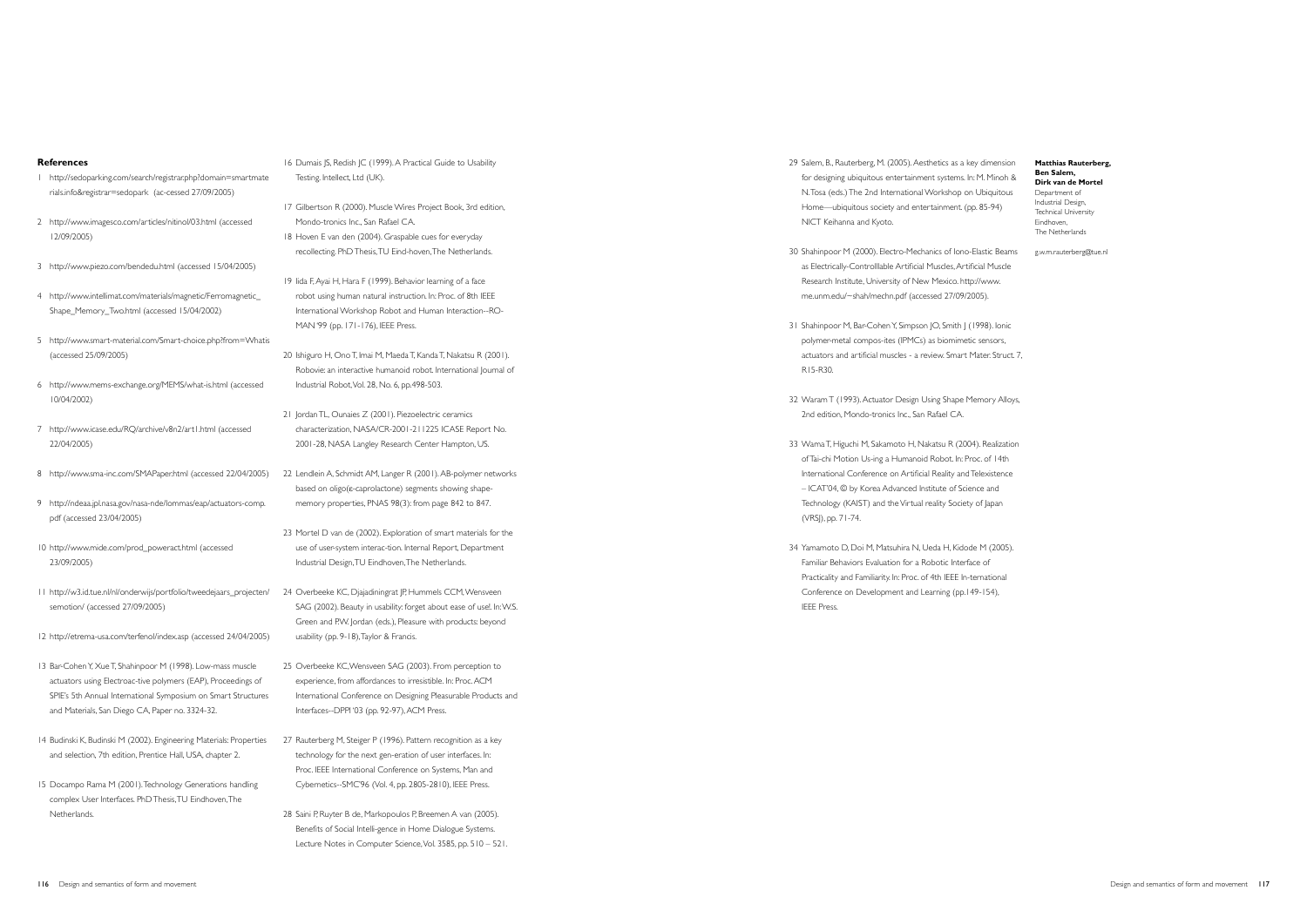

# Design and semantics of form and movement

Loe Feijs, Steven Kyffin, Bob Young